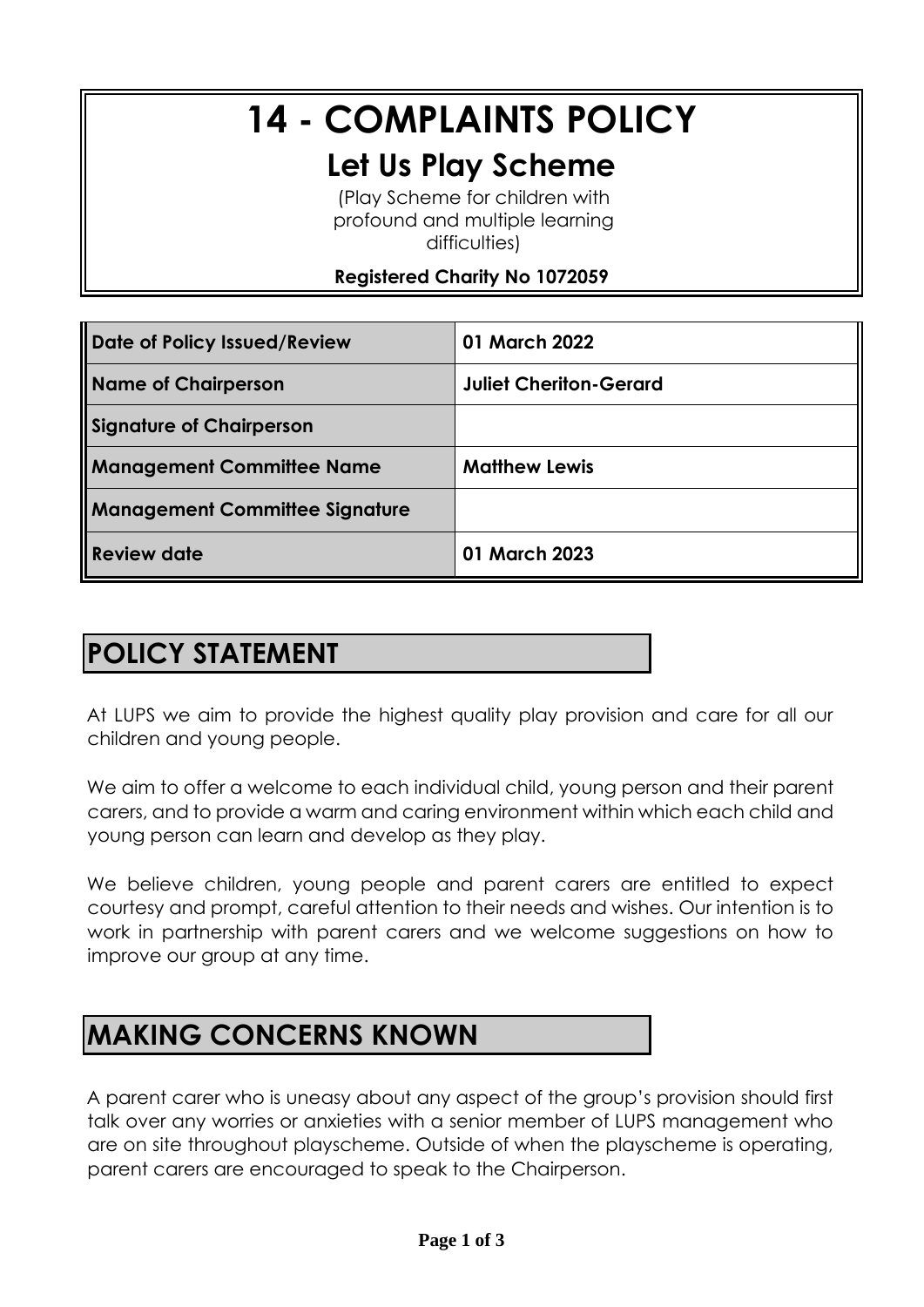If this does not have a satisfactory outcome or the problem reoccurs, the parent carer should put the concerns or the complaint in writing requesting a meeting to the senior management team or Chairperson. The parent carer and the management team member should have a supporter present with them if required and an agreed written record of the discussion should be made.

Most complaints should be resolved informally at this stage

If the matter is still not resolved to the parent's satisfaction the parent carer should again contact the Chairperson.

If parent carer and group cannot reach agreement it might be helpful to call in an external mediator – one who is impartial to both parties to listen to both sides and offer advice.

A Mediator has no legal powers but can help clarify the situation.

The Mediator will help define the problem, review the action so far and suggest further ways in which it might be resolved.

The Mediator will keep all discussions confidential. They would meet with the group if requested and will keep an agreed written record of any meetings that are held or any advice they have given.

## **ROLE OF THE REGISTERING AUTHORITY**

In some circumstances it will be necessary to bring in the local authority registration (Hampshire County Council) and inspectors (Ofsted), who have a duty to ensure laid down requirements are adhered to and with whom LUPS works in partnership to encourage high standards.

The registering authority would be involved if a child or young person appeared to be at risk or where there seemed to be a possible breach of registration requirements. In these circumstances both the parent carer and the play scheme would be informed and the relevant authority would conduct a full and proper investigation of the complaint followed by the appropriate action.

In the unforeseen eventuality that a complaint cannot be resolved at one of the earlier stages then correspondence can be directed to OFSTED. They also have a website that you can visit to gain further information [–](http://www.ofsted.gov.uk/) [www.ofsted.gov.uk](http://www.ofsted.gov.uk/). Please find the contact details below: